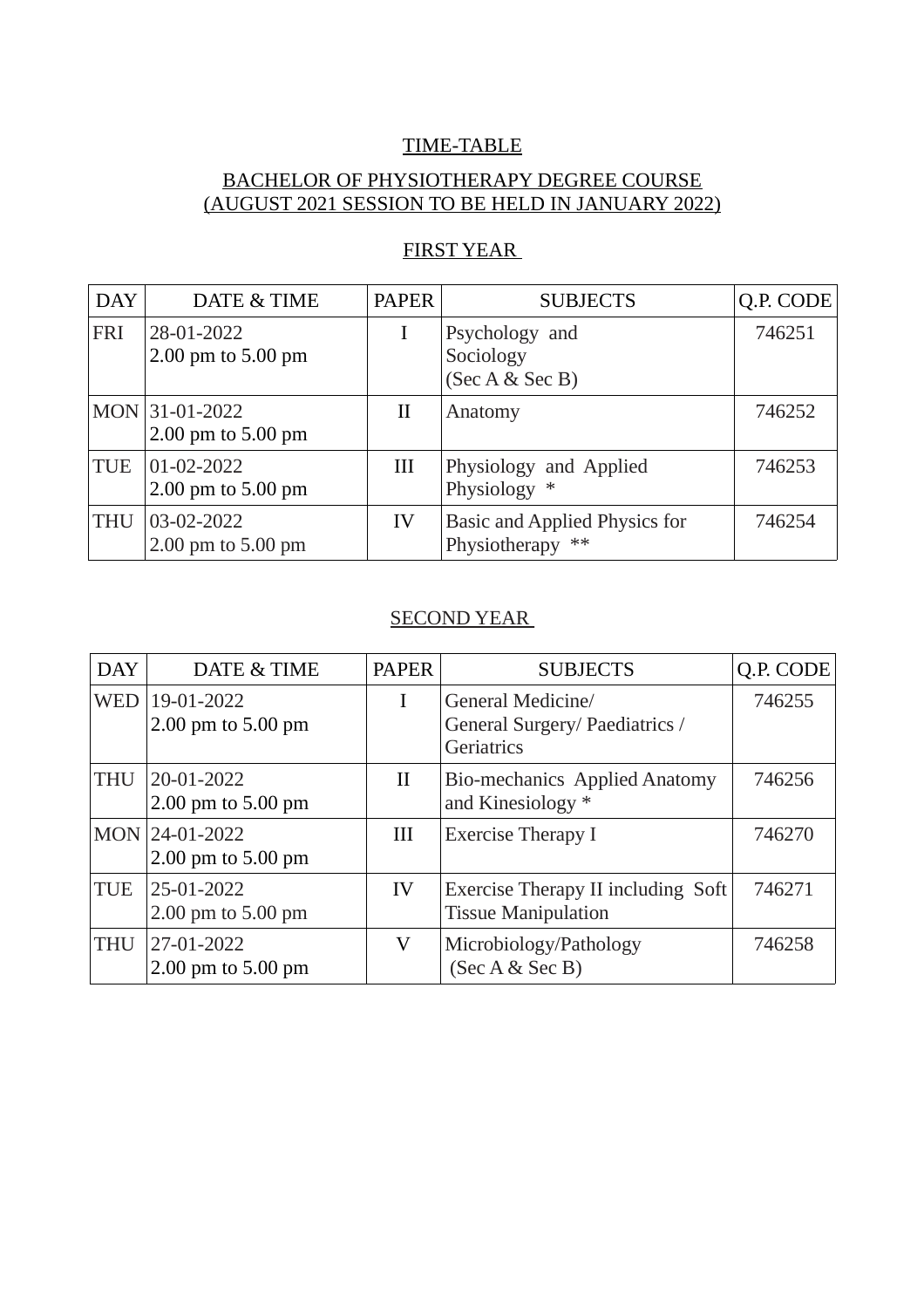## THIRD YEAR

| <b>DAY</b> | DATE & TIME                           | <b>PAPER</b> | <b>SUBJECTS</b>                                       | Q.P.<br><b>CODE</b> |
|------------|---------------------------------------|--------------|-------------------------------------------------------|---------------------|
| <b>FRI</b> | 28-01-2022<br>9.30 am to 12.30 pm     | L            | Electrotherapy - I (LMF) *                            | 746259              |
|            | MON 31-01-2022<br>9.30 am to 12.30 pm | $_{\rm II}$  | Electrotherapy - II (HF) $*$                          | 746260              |
| <b>TUE</b> | 01-02-2022<br>9.30 am to 12.30 pm     | Ш            | <b>Clinical Cardio-Respiratory</b><br><b>Diseases</b> | 746261              |
| <b>THU</b> | 03-02-2022<br>9.30 am to 12.30 pm     | IV           | P.T. in Cardio-Respiratory<br>Conditions              | 746262              |
| <b>FRI</b> | 04-02-2022<br>9.30 am to 12.30 pm     | $\rm V$      | <b>Community Medicine</b>                             | 746263              |

#### FOURTH YEAR

| <b>DAY</b> | DATE & TIME                       | <b>PAPER</b> | <b>SUBJECTS</b>                                                       | Q.P. CODE |
|------------|-----------------------------------|--------------|-----------------------------------------------------------------------|-----------|
| <b>WED</b> | 19-01-2022<br>9.30 am to 12.30 pm |              | <b>Clinical Neurology</b>                                             | 746264    |
| <b>THU</b> | 20-01-2022<br>9.30 am to 12.30 pm | $\rm II$     | P.T. in Neurology                                                     | 746265    |
| <b>MON</b> | 24-01-2022<br>9.30 am to 12.30 pm | III          | <b>Clinical Orthopaedics</b>                                          | 746266    |
| <b>TUE</b> | 25-01-2022<br>9.30 am to 12.30 pm | IV           | P.T. in Orthopaedics                                                  | 746267    |
| <b>THU</b> | 27-01-2022<br>9.30 am to 12.30 pm | V            | <b>Rehabilitation Medicine including</b><br><b>Geriatric Medicine</b> | 746268    |

 \* Subjects pertaining to the Academic Year 2004-2005 and 2006-2007 are merged with  $2010-2011$ <br>\*\* Only the candidates who have

Only the candidates who have admitted in 2010-2011 onwards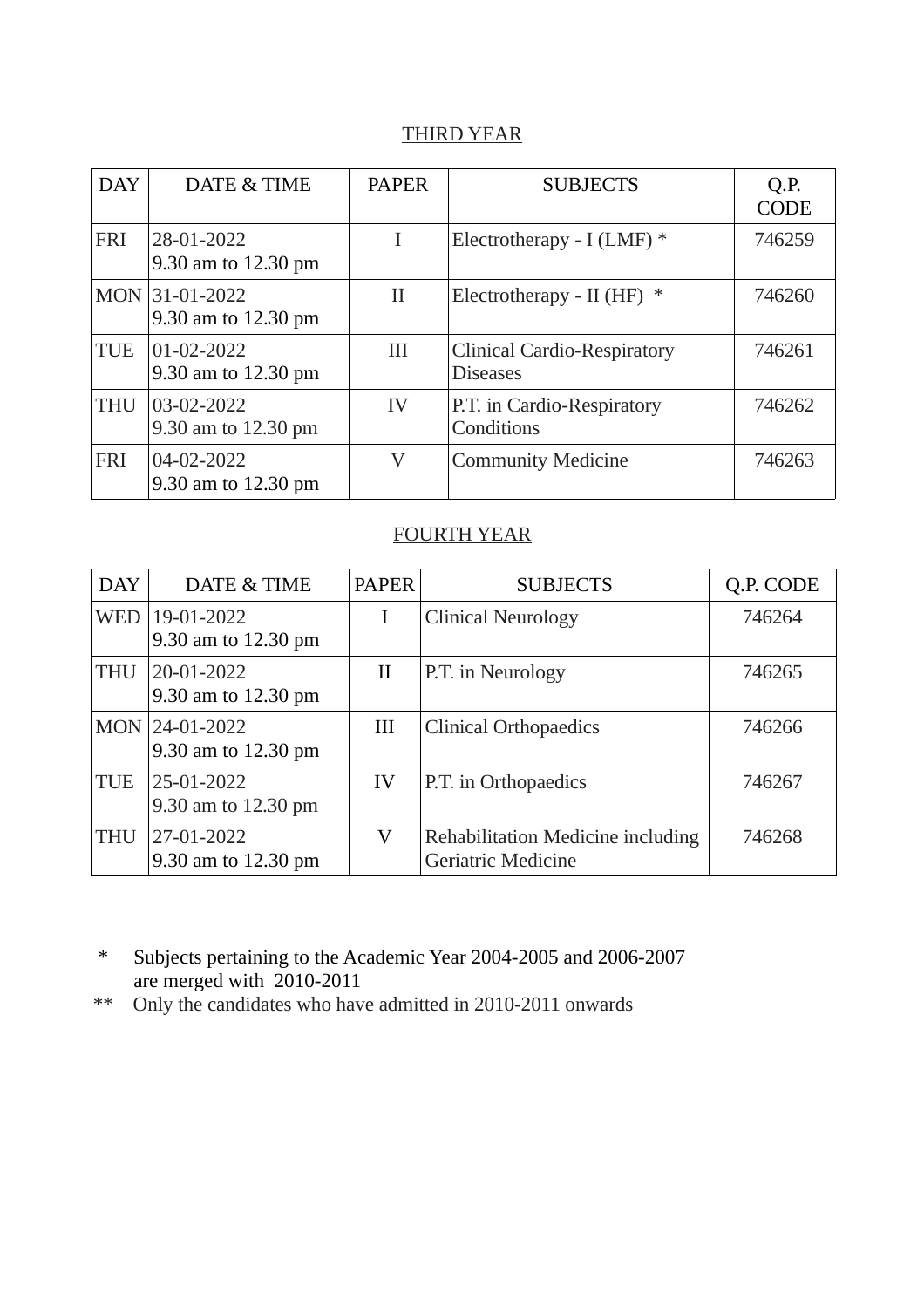## B.P.T. EXAMINATIONS

# FIRST YEAR \*\*\* (EXCEPT FOR 2020 – 2021 NOT REGISTERED CANDIDATES)

| <b>DAY</b> | DATE & TIME                          | <b>PAPER</b> | <b>SUBJECTS</b>                                | Q.P. CODE |
|------------|--------------------------------------|--------------|------------------------------------------------|-----------|
| <b>FRI</b> | 28-01-2022<br>2.00 pm to 5.00 pm     |              | Psychology & Sociology                         | 746272    |
| <b>MON</b> | 31-01-2022<br>2.00 pm to 5.00 pm     | $_{\rm II}$  | Anatomy                                        | 746273    |
| <b>TUE</b> | 01-02-2022<br>2.00 pm to 5.00 pm     | III          | Physiology, Applied Physiology                 | 746274    |
| <b>THU</b> | 03-02-2022<br>$2.00$ pm to $5.00$ pm | IV           | Basic and Applied Physics for<br>Physiotherapy | 746275    |

#### SECOND YEAR \*\*\*

| <b>DAY</b> | DATE & TIME                              | <b>PAPER</b> | <b>SUBJECTS</b>                                                  | Q.P. CODE |
|------------|------------------------------------------|--------------|------------------------------------------------------------------|-----------|
| <b>WED</b> | 19-01-2022<br>2.00 pm to 5.00 pm         | T            | General Medicine / General<br>Surgery / Paediatrics / Geriatrics | 746276    |
| <b>THU</b> | 20-01-2022<br>2.00 pm to 5.00 pm         | $\rm II$     | <b>Bio-Mechanics, Applied Anatomy</b><br>& Kinesiology           | 746277    |
| <b>MON</b> | $ 24 - 01 - 2022 $<br>2.00 pm to 5.00 pm | Ш            | <b>Exercise Therapy -I</b>                                       | 746278    |
| <b>TUE</b> | 25-01-2022<br>2.00 pm to 5.00 pm         | IV           | <b>Exercise Therapy -II</b>                                      | 746279    |
| <b>THU</b> | 27-01-2022<br>2.00 pm to 5.00 pm         | V            | Microbiology and Pathology                                       | 746280    |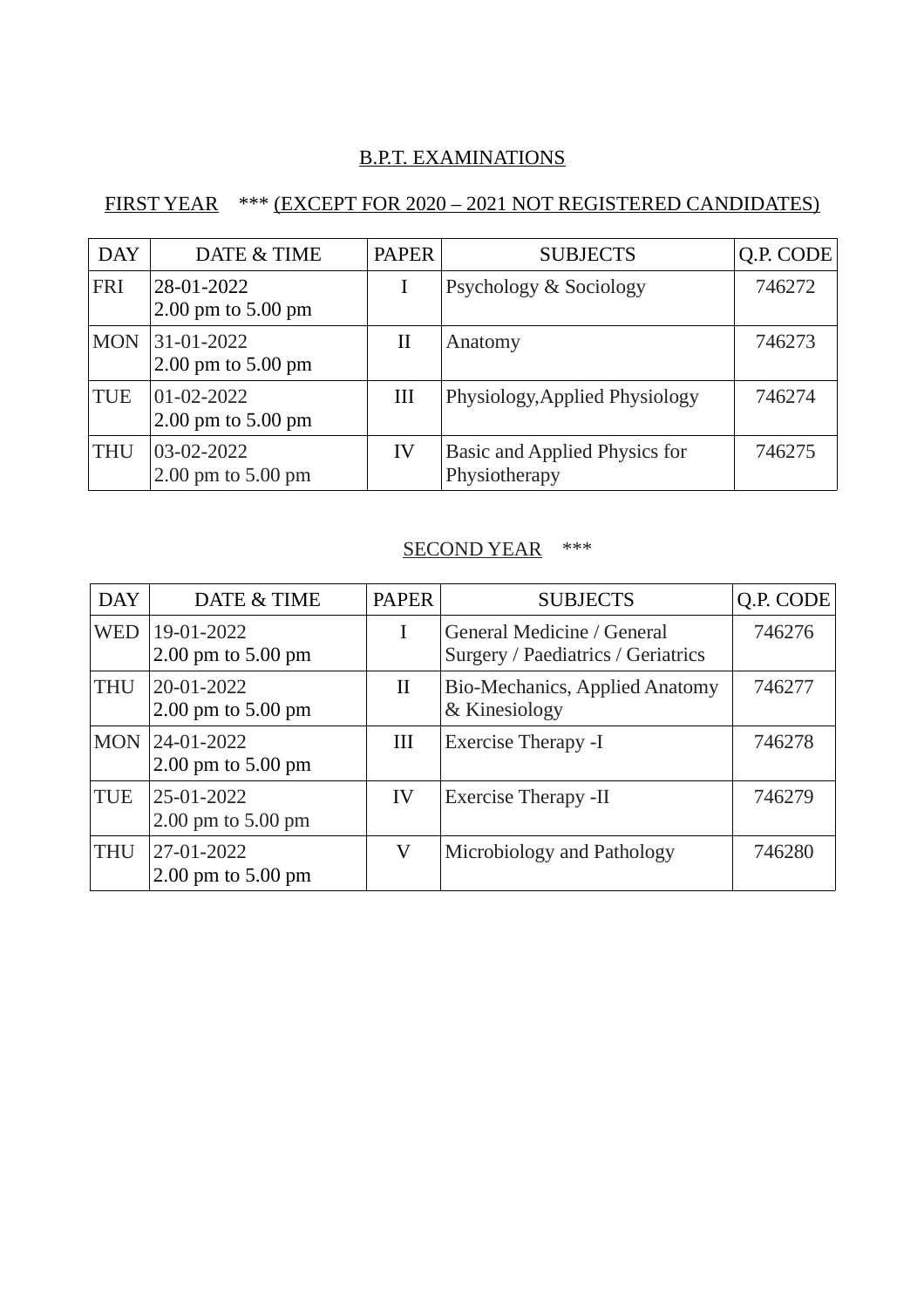# THIRD YEAR \*\*\*

| <b>DAY</b> | DATE & TIME                       | <b>PAPER</b> | <b>SUBJECTS</b>                                    | Q.P. CODE |
|------------|-----------------------------------|--------------|----------------------------------------------------|-----------|
| <b>FRI</b> | 28-01-2022<br>9.30 am to 12.30 pm | I            | Electrotherapy - I<br>(Low & Medium Frequency)     | 746281    |
| <b>MON</b> | 31-01-2022<br>9.30 am to 12.30 pm | $\rm II$     | Electrotherapy - II<br>(High Freq & Actinotherapy) | 746282    |
| <b>TUE</b> | 01-02-2022<br>9.30 am to 12.30 pm | III          | <b>Community Medicine</b>                          | 746283    |
| <b>THU</b> | 03-02-2022<br>9.30 am to 12.30 pm | IV           | <b>Clinical Orthopaedics</b>                       | 746284    |
| <b>FRI</b> | 04-02-2022<br>9.30 am to 12.30 pm | V            | <b>Clinical Neurology</b>                          | 746285    |
| <b>MON</b> | 07-02-2022<br>9.30 am to 12.30 pm | VI           | <b>Clinical Cardio-respiratory</b><br>diseases     | 746286    |

# FOURTH YEAR \*\*\*

| <b>DAY</b> | DATE & TIME                           | <b>PAPER</b> | <b>SUBJECTS</b>                         | Q.P. CODE |
|------------|---------------------------------------|--------------|-----------------------------------------|-----------|
| <b>WED</b> | 19-01-2022<br>9.30 am to 12.30 pm     |              | P.T in Orthopaedics                     | 746287    |
| <b>THU</b> | 20-01-2022<br>9.30 am to 12.30 pm     | $_{\rm II}$  | P.T in Neurology                        | 746288    |
|            | MON 24-01-2022<br>9.30 am to 12.30 pm | Ш            | P.T in Cardio-Respiratory<br>Conditions | 746289    |
| <b>TUE</b> | 25-01-2022<br>9.30 am to 12.30 pm     | IV           | <b>Rehabilitation Medicine</b>          | 746290    |

\*\*\* Only the candidates who have been admitted in the academic year 2017 - 2018 onwards.

# **Sd/- Vice- Chancellor**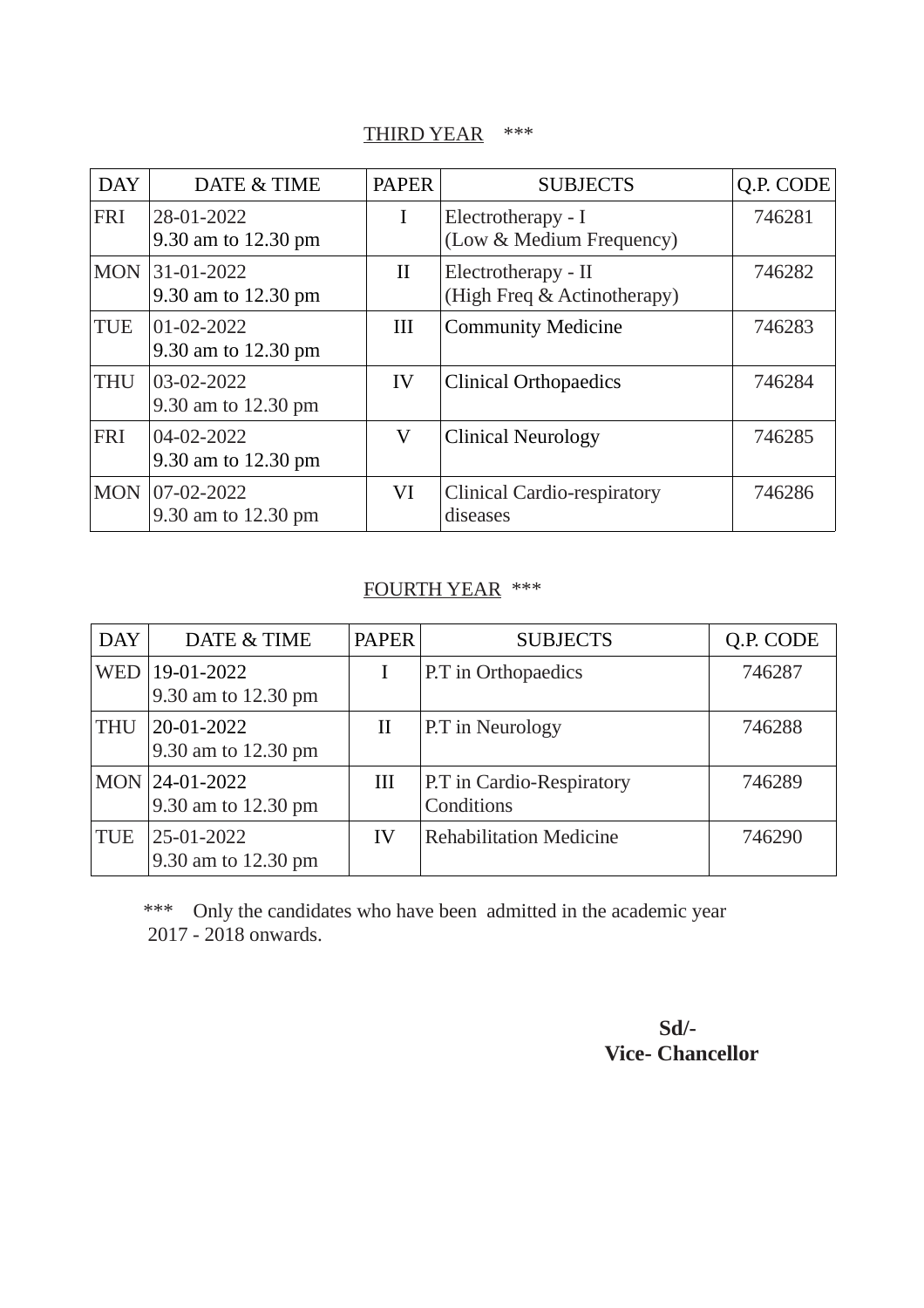#### BACHELOR OF OCCUPATIONAL THERAPY DEGREE COURSE (AUGUST 2021 SESSION TO BE HELD IN JANUARY 2022)

#### FIRST YEAR ##

| <b>DAY</b> | DATE & TIME                            | <b>PAPER</b> | <b>SUBJECTS</b>                                      | Q.P. CODE |
|------------|----------------------------------------|--------------|------------------------------------------------------|-----------|
| <b>FRI</b> | 28-01-2022<br>$2.00$ pm to $5.00$ pm   |              | General Psychology and<br>Sociology (Sec A & Sec B)  | 786251    |
| <b>MON</b> | 31-01-2022<br>$2.00$ pm to $5.00$ pm   | Н            | Anatomy                                              | 786252    |
| <b>TUE</b> | $01 - 02 - 2022$<br>2.00 pm to 5.00 pm | Ш            | Physiology                                           | 786153    |
| <b>THU</b> | 03-02-2022<br>$2.00$ pm to $5.00$ pm   | IV           | <b>Basic OT and Therapeutic</b><br><b>Activities</b> | 786154    |

#### SECOND YEAR ##

| <b>DAY</b> | DATE & TIME                          | <b>PAPER</b> | <b>SUBJECTS</b>                                                                                     | Q.P. CODE |
|------------|--------------------------------------|--------------|-----------------------------------------------------------------------------------------------------|-----------|
| <b>WED</b> | 19-01-2022<br>2.00 pm to 5.00 pm     | I            | Pathology and Microbiology<br>(Sec A & Sec B)                                                       | 786155    |
| <b>THU</b> | 20-01-2022<br>2.00 pm to 5.00 pm     | $\rm{II}$    | General Medicine Surgery and<br>Paediatrics,<br>ENT, Ophthalmology,<br>Pharmacology (Sec A & Sec B) | 786156    |
| <b>MON</b> | 24-01-2022<br>$2.00$ pm to $5.00$ pm | Ш            | <b>Biomechanics Applied Anatomy</b><br>and Applied Physiology                                       | 786157    |
| <b>TUE</b> | 25-01-2022<br>2.00 pm to 5.00 pm     | IV           | Clinical Orthopaedics, Radio<br>Diagnosis                                                           | 786158    |
| <b>THU</b> | 27-01-2022<br>$2.00$ pm to $5.00$ pm | V            | <b>Clinical Neurology</b>                                                                           | 786159    |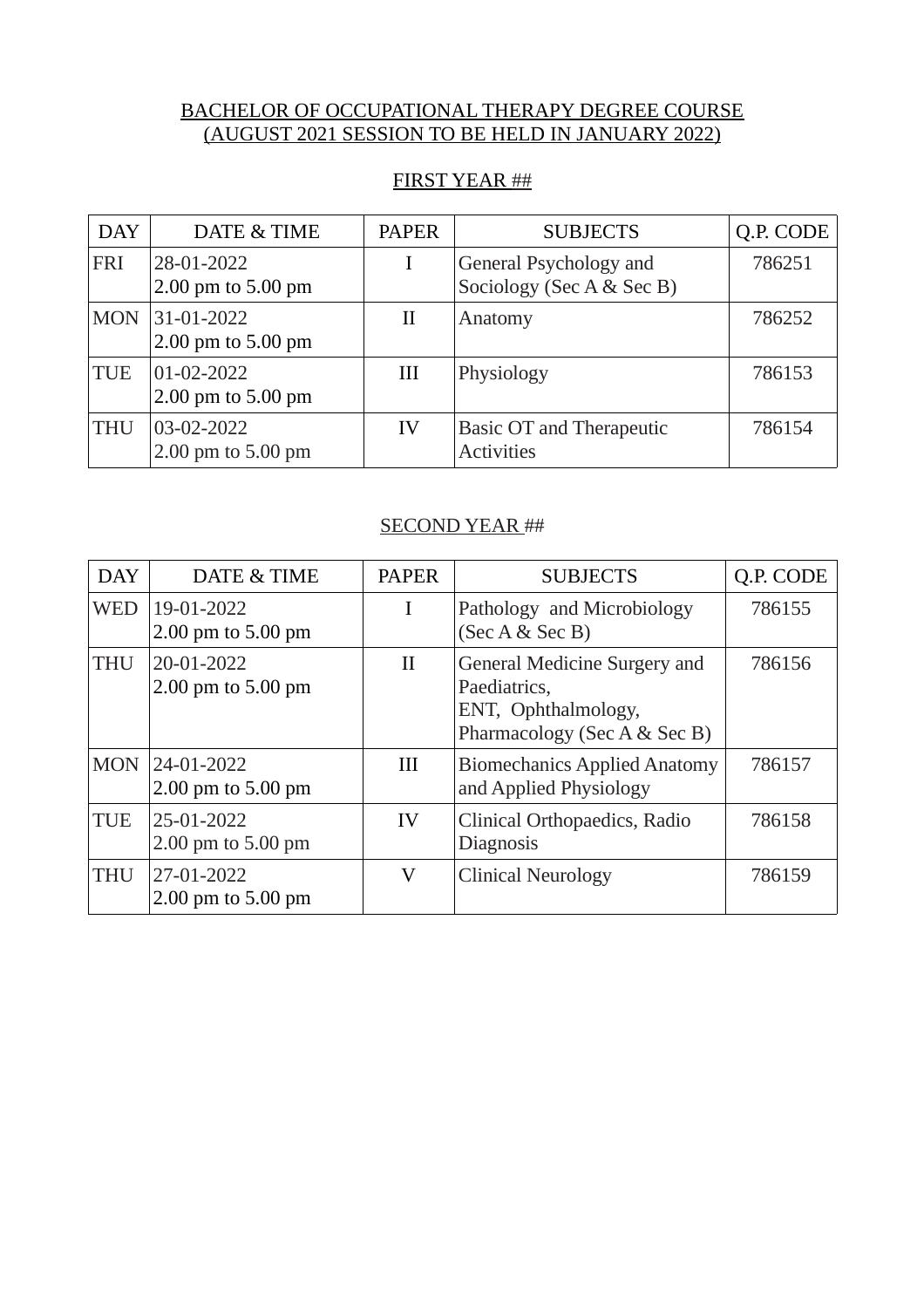### THIRD YEAR ##

| <b>DAY</b> | DATE & TIME                           | <b>PAPER</b> | <b>SUBJECTS</b>                                                | Q.P. CODE |
|------------|---------------------------------------|--------------|----------------------------------------------------------------|-----------|
| <b>FRI</b> | 28-01-2022<br>9.30 am to 12.30 pm     | I            | <b>Community Medicine Basic</b><br>Nursing and First Aid       | 786160    |
|            | MON 31-01-2022<br>9.30 am to 12.30 pm | $\rm II$     | Health Psychology, Clinical<br>Psychology, Clinical Psychiatry | 786161    |
| <b>TUE</b> | 01-02-2022<br>9.30 am to 12.30 pm     | Ш            | O.T. in Psychiatry                                             | 786162    |
| <b>THU</b> | 03-02-2022<br>9.30 am to 12.30 pm     | IV           | O.T. in Orthopaedics and<br>Neurology                          | 786163    |
| <b>FRI</b> | 04-02-2022<br>9.30 am to 12.30 pm     | V            | O.T. in Paediatrics                                            | 786164    |

#### FOURTH YEAR ##

| <b>DAY</b> | DATE & TIME                       | <b>PAPER</b> | <b>SUBJECTS</b>                                           | Q.P. CODE |
|------------|-----------------------------------|--------------|-----------------------------------------------------------|-----------|
| <b>WED</b> | 19-01-2022<br>9.30 am to 12.30 pm | I            | Organization and<br>Administration in OT                  | 786165    |
| <b>THU</b> | 20-01-2022<br>9.30 am to 12.30 pm | $\rm{II}$    | OT in Rehabilitation                                      | 786166    |
| <b>MON</b> | 24-01-2022<br>9.30 am to 12.30 pm | Ш            | Group Process in OT                                       | 786167    |
| <b>TUE</b> | 25-01-2022<br>9.30 am to 12.30 pm | IV           | <b>Rehabilitation Medicine</b>                            | 786168    |
| <b>THU</b> | 27-01-2022<br>9.30 am to 12.30 pm | V            | <b>Clinical Cardio Respiratory</b><br>and Work Physiology | 786169    |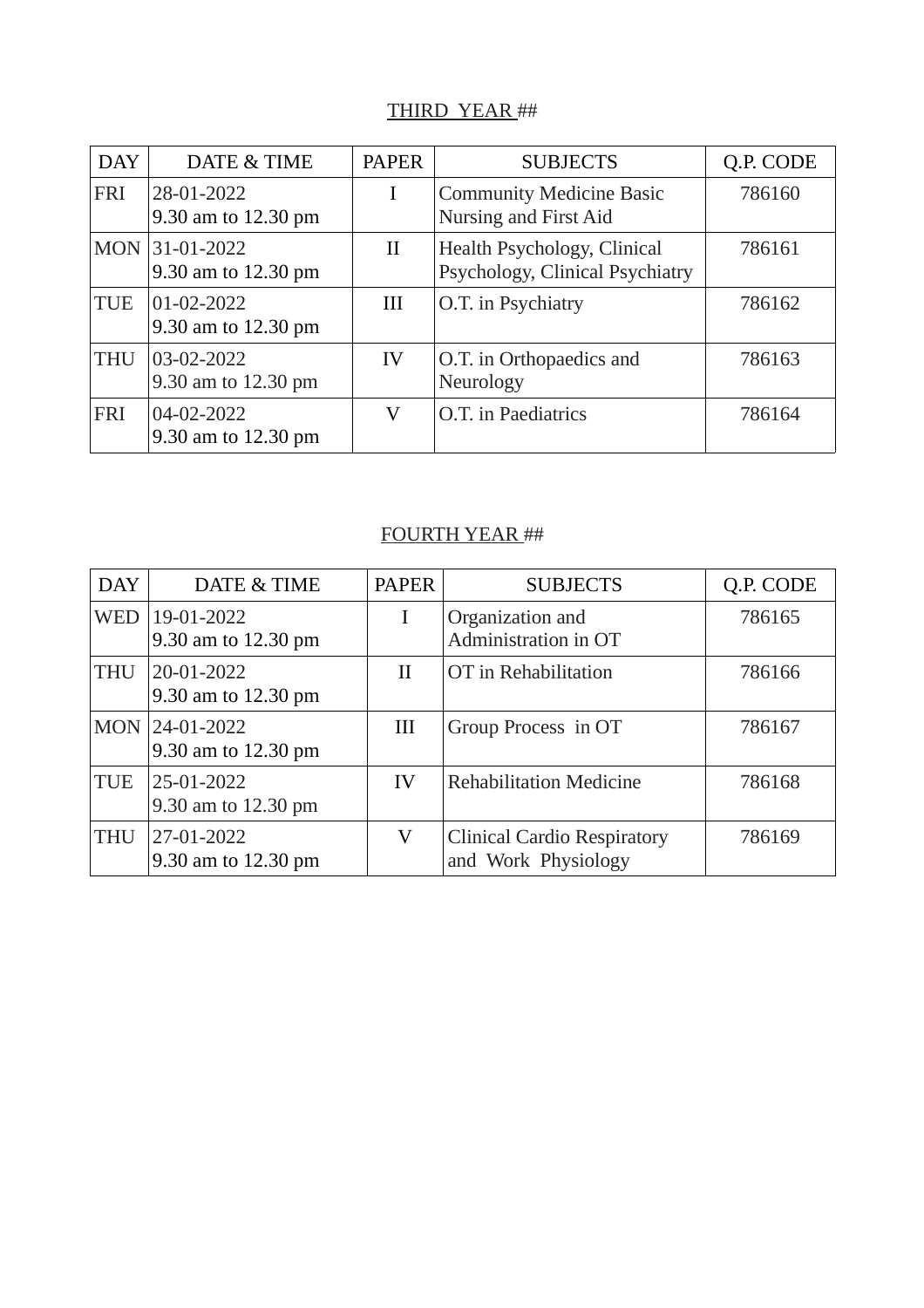#### B.O.T. EXAMINATIONS

### FIRST YEAR ### (EXCEPT FOR 2020 – 2021 NOT REGISTERED CANDIDATES)

| <b>DAY</b> | DATE & TIME                          | <b>PAPER</b> | <b>SUBJECTS</b>                                           | Q.P. CODE |
|------------|--------------------------------------|--------------|-----------------------------------------------------------|-----------|
| <b>FRI</b> | 28-01-2022<br>$2.00$ pm to $5.00$ pm |              | General Psychology and<br>Sociology (Sec A & Sec B)       | 786171    |
| <b>MON</b> | 31-01-2022<br>$2.00$ pm to $5.00$ pm | П            | Anatomy                                                   | 786172    |
| <b>TUE</b> | 01-02-2022<br>$2.00$ pm to $5.00$ pm | Ш            | Physiology                                                | 786173    |
| <b>THU</b> | 03-02-2022<br>2.00 pm to 5.00 pm     | IV           | <b>Basic Principles of</b><br><b>Occupational Therapy</b> | 786174    |

#### SECOND YEAR ###

| <b>DAY</b> | DATE & TIME                          | <b>PAPER</b> | <b>SUBJECTS</b>                                                                                     | Q.P. CODE |
|------------|--------------------------------------|--------------|-----------------------------------------------------------------------------------------------------|-----------|
| <b>WED</b> | 19-01-2022<br>2.00 pm to 5.00 pm     | I            | <b>Fundamentals for Occupational</b><br>Therapy Practice (Sec I & II)                               | 786175    |
| <b>THU</b> | 20-01-2022<br>2.00 pm to 5.00 pm     | $\mathbf{I}$ | General Medicine Surgery and<br>Paediatrics,<br>ENT, Ophthalmology,<br>Pharmacology (Sec A & Sec B) | 786176    |
| <b>MON</b> | 24-01-2022<br>$2.00$ pm to $5.00$ pm | III          | Biomechanics, Applied<br><b>Anatomy and Applied</b><br>Physiology                                   | 786177    |
| <b>TUE</b> | 25-01-2022<br>$2.00$ pm to $5.00$ pm | IV           | <b>Clinical Orthopaedics</b>                                                                        | 786178    |
| <b>THU</b> | 27-01-2022<br>2.00 pm to 5.00 pm     | V            | <b>Clinical Neurology</b>                                                                           | 786179    |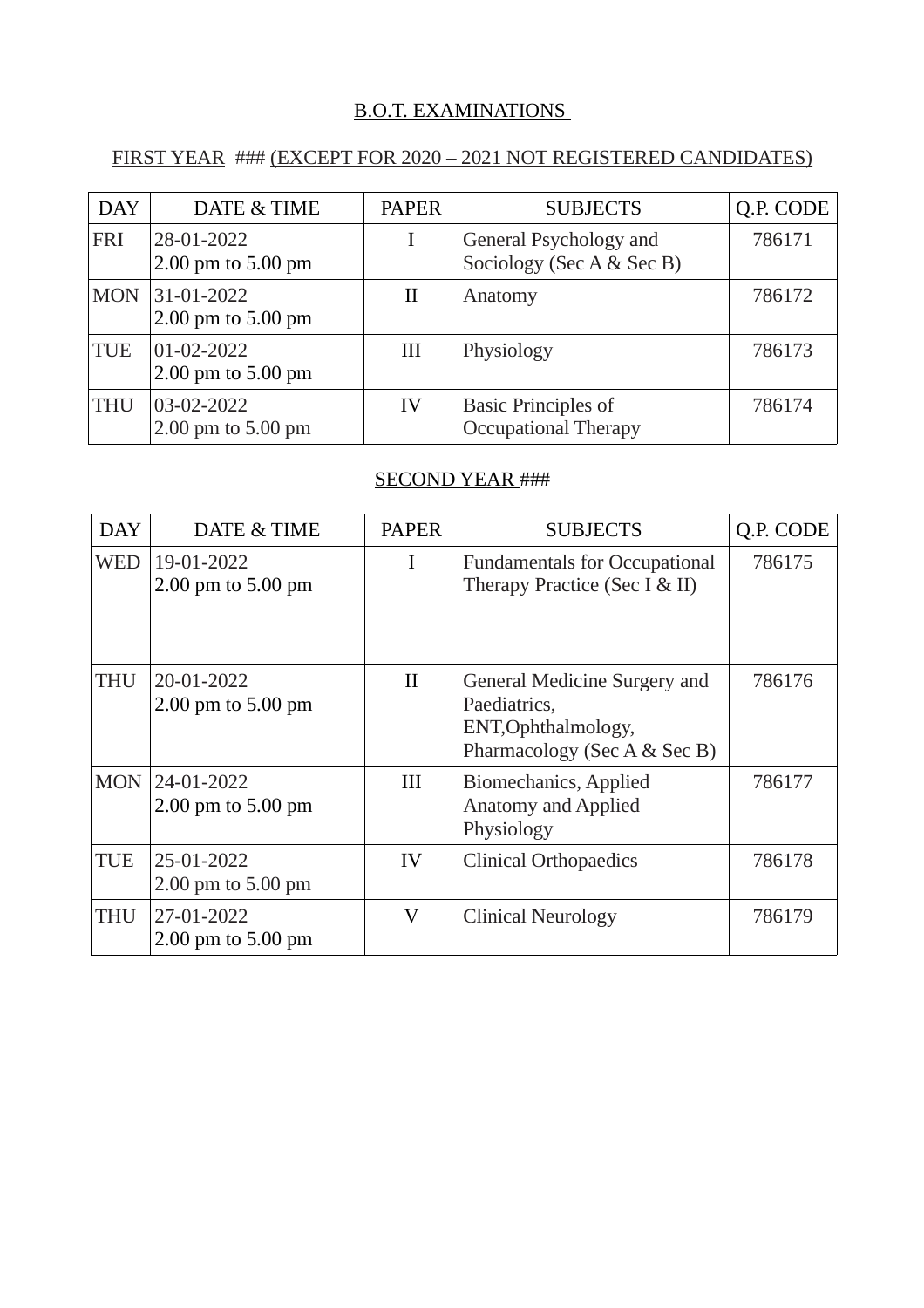| <b>DAY</b> | DATE & TIME                       | <b>PAPER</b> | <b>SUBJECTS</b>                                                             | Q.P. CODE |
|------------|-----------------------------------|--------------|-----------------------------------------------------------------------------|-----------|
| <b>FRI</b> | 28-01-2022<br>9.30 am to 12.30 pm | I            | Community Medicine, Basic<br>Nursing and First Aid                          | 786180    |
| <b>MON</b> | 31-01-2022<br>9.30 am to 12.30 pm | $\rm{II}$    | Health Psychology, Clinical<br><b>Psychology and Clinical</b><br>Psychiatry | 786181    |
| <b>TUE</b> | 01-02-2022<br>9.30 am to 12.30 pm | Ш            | O.T. in Psychiatry                                                          | 786182    |
| <b>THU</b> | 03-02-2022<br>9.30 am to 12.30 pm | IV           | O.T. in Orthopaedics &<br>Neurology                                         | 786183    |
| <b>FRI</b> | 04-02-2022<br>9.30 am to 12.30 pm | V            | O.T. in Paediatrics                                                         | 786184    |

## THIRD YEAR ###

#### FOURTH YEAR ###

| <b>DAY</b> | DATE & TIME                           | <b>PAPER</b> | <b>SUBJECTS</b>                                           | Q.P. CODE |
|------------|---------------------------------------|--------------|-----------------------------------------------------------|-----------|
| <b>WED</b> | 19-01-2022<br>9.30 am to 12.30 pm     | I            | Organization and<br>Administration in OT                  | 786185    |
| <b>THU</b> | 20-01-2022<br>9.30 am to 12.30 pm     | П            | OT in Rehabilitation                                      | 786186    |
|            | MON 24-01-2022<br>9.30 am to 12.30 pm | III          | Group Process in OT                                       | 786187    |
| <b>TUE</b> | 25-01-2022<br>9.30 am to 12.30 pm     | IV           | <b>Rehabilitation Medicine</b>                            | 786188    |
| <b>THU</b> | 27-01-2022<br>9.30 am to 12.30 pm     | V            | <b>Clinical Cardio Respiratory</b><br>and Work Physiology | 786189    |

## Subjects pertaining to the Academic Years who have joined on or before 2013 – 2014.

### Only the candidates who have admitted from the academic year 2014 - 2015 onwards.

> **Sd/ Vice- Chancellor**